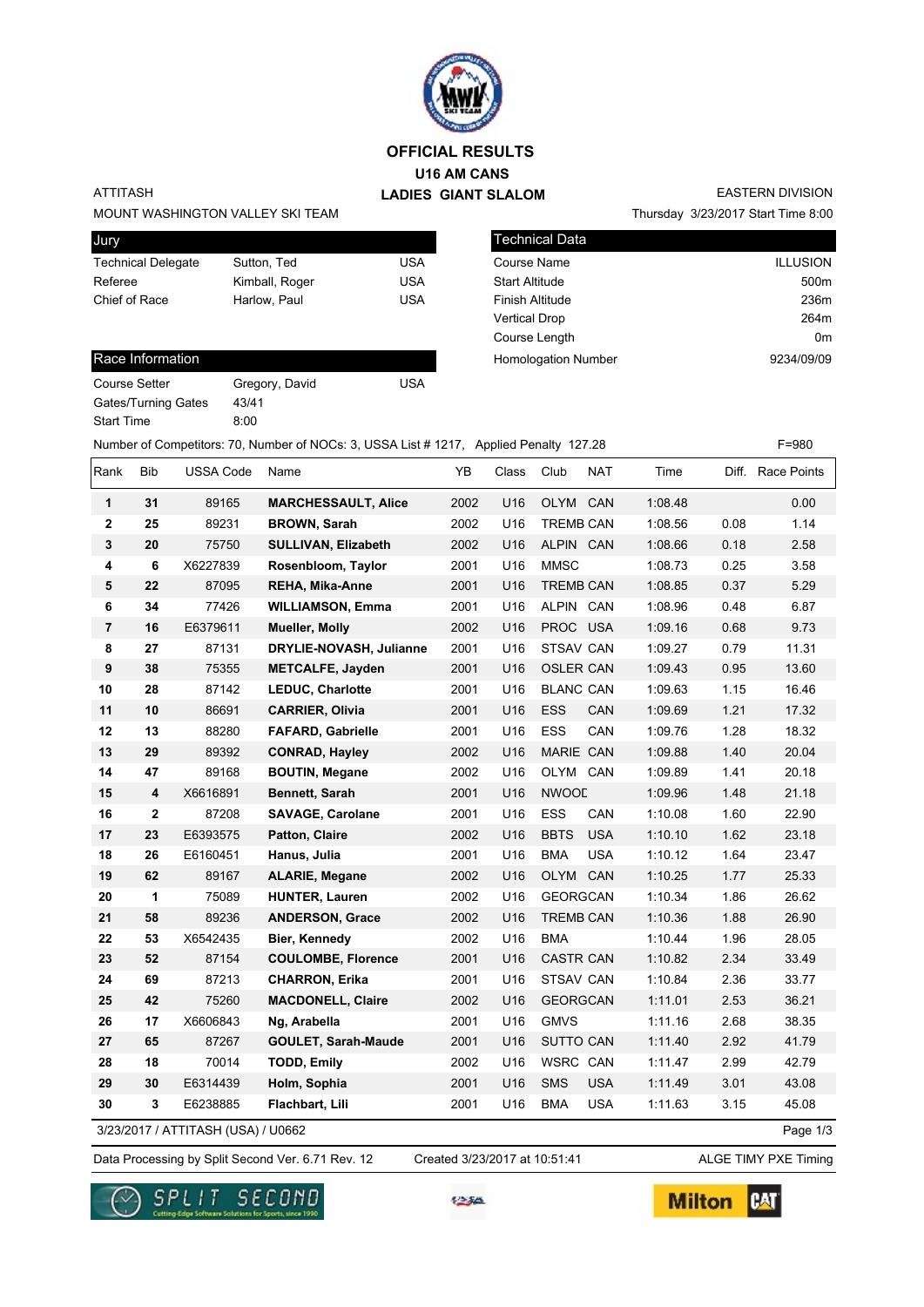# **U16 AM CANS LADIES GIANT SLALOM OFFICIAL RESULTS**

**SION** 

MOUNT WASHINGTON VALLEY SKI TEAM

ATTITASH

| <b>EASTERN DIVISION</b>            |
|------------------------------------|
| Thursday 3/23/2017 Start Time 8:00 |

| Rank | <b>Bib</b> | <b>USSA Code</b> | Name                     | YB   | Class           | Club             | <b>NAT</b> | Time    | Diff. | Race Points |
|------|------------|------------------|--------------------------|------|-----------------|------------------|------------|---------|-------|-------------|
| 31   | 51         | 77360            | SMITH, Kendra            | 2001 | U <sub>16</sub> | ALPIN CAN        |            | 1:11.65 | 3.17  | 45.37       |
| 32   | 39         | 87139            | <b>BEAUVAIS, Lara</b>    | 2001 | U16             | <b>TREMB CAN</b> |            | 1:11.98 | 3.50  | 50.09       |
| 33   | 45         | X6605552         | <b>Brunelle, Maite</b>   | 2001 | U16             | <b>GMVS</b>      |            | 1:12.18 | 3.70  | 52.95       |
| 34   | 46         | 87534            | <b>CHAREST, Juliette</b> | 2001 | U16             | <b>BLANC CAN</b> |            | 1:12.32 | 3.84  | 54.95       |
| 35   | 54         | 75236            | LOFT, Rylie              | 2001 | U <sub>16</sub> | <b>TSCBM CAN</b> |            | 1:12.68 | 4.20  | 60.11       |
| 36   | 37         | 75689            | <b>SKINNER, Madeline</b> | 2001 | U16             | <b>GEORGCAN</b>  |            | 1:12.76 | 4.28  | 61.25       |
| 37   | 41         | E6273920         | Cole, Reed               | 2001 | U16             | <b>BBTS</b>      | <b>USA</b> | 1:12.82 | 4.34  | 62.11       |
| 38   | 63         | 76519            | LOUCKS, Mikaela          | 2001 | U16             | <b>HEIGH CAN</b> |            | 1:13.13 | 4.65  | 66.54       |
| 39   | 50         | 75546            | POPADICH, Jessica        | 2001 | U <sub>16</sub> | CRAIG CAN        |            | 1:13.28 | 4.80  | 68.69       |
| 40   | 56         | 74602            | <b>BROOKS, Samantha</b>  | 2002 | U <sub>16</sub> | <b>CALDN CAN</b> |            | 1:13.65 | 5.17  | 73.99       |
| 41   | 44         | E6303331         | Jacobi, Molly            | 2002 | U <sub>16</sub> | <b>SMS</b>       | <b>USA</b> | 1:14.18 | 5.70  | 81.57       |
| 42   | 59         | E6412731         | Mirabile, Jillian        | 2001 | U16             | <b>OKE</b>       | <b>USA</b> | 1:14.20 | 5.72  | 81.86       |
| 43   | 43         | E6315373         | Naples, Samantha         | 2001 | U <sub>16</sub> | <b>BBTS</b>      | <b>USA</b> | 1:14.38 | 5.90  | 84.43       |
| 44   | 66         | 75837            | <b>UNGER, Taylor</b>     | 2001 | U16             | <b>GEORGCAN</b>  |            | 1:14.47 | 5.99  | 85.72       |
| 45   | 32         | 71482            | <b>BOSSE, Jolaine</b>    | 2001 | U <sub>16</sub> | <b>FRLGN CAN</b> |            | 1:19.02 | 10.54 | 150.84      |
| 46   | 70         | E6286793         | Loverich, Sydney         | 2001 | U <sub>16</sub> | <b>MP</b>        | <b>USA</b> | 1:19.03 | 10.55 | 150.98      |

#### **NOT PERMITTED TO START**

| DID NOT START: 1 competitor    |          |                                |      |                 |                           |  |  |  |  |  |
|--------------------------------|----------|--------------------------------|------|-----------------|---------------------------|--|--|--|--|--|
| $\overline{7}$                 | 75779    | <b>TAYLOR, Daisy</b>           | 2001 | U <sub>16</sub> | NATAC CAN                 |  |  |  |  |  |
|                                |          |                                |      |                 |                           |  |  |  |  |  |
| DID NOT FINISH: 23 competitors |          |                                |      |                 |                           |  |  |  |  |  |
| 68                             | 74429    | <b>STIENBURG, Lauren</b>       | 2001 | U <sub>16</sub> | <b>WSRC CAN</b>           |  |  |  |  |  |
| 67                             | E6464373 | Caproni, Abby Kate             | 2002 | U <sub>16</sub> | <b>BEAST USA</b>          |  |  |  |  |  |
| 64                             | E6587874 | Martin, Adair                  | 2002 | U16             | SRRC USA                  |  |  |  |  |  |
| 61                             | E6365245 | <b>Brayton, Summer</b>         | 2002 | U16             | <b>BBTS</b><br><b>USA</b> |  |  |  |  |  |
| 60                             | 76059    | <b>CARRUTHERS, Anna</b>        | 2001 | U16             | DEVGL CAN                 |  |  |  |  |  |
| 57                             | X6705195 | Giudici, Mariachiara           | 2002 | U16             | <b>GMVS</b>               |  |  |  |  |  |
| 55                             | E6420341 | Ordway, Alexis                 | 2002 | U <sub>16</sub> | <b>GACP</b><br><b>USA</b> |  |  |  |  |  |
| 49                             | 80168    | <b>DOUGLAS, Elizabeth</b>      | 2001 | U16             | PEI<br>CAN                |  |  |  |  |  |
| 48                             | 87252    | <b>MORIN, Sarah-Maude</b>      | 2001 | U16             | ORFOR CAN                 |  |  |  |  |  |
| 40                             | 74929    | GIBSON, Sierra                 | 2001 | U16             | <b>OSLER CAN</b>          |  |  |  |  |  |
| 36                             | 89178    | <b>LAMBERT, Mathilde</b>       | 2002 | U16             | <b>VSC</b><br>CAN         |  |  |  |  |  |
| 35                             | E6209571 | Gayner, Aidan                  | 2002 | U16             | <b>BNA</b><br><b>USA</b>  |  |  |  |  |  |
| 33                             | E6473394 | Chiesa, Mae                    | 2002 | U16             | <b>BBTS</b><br><b>USA</b> |  |  |  |  |  |
| 24                             | 80988    | <b>GOUGEON COMEAU, Charlie</b> | 2001 | U <sub>16</sub> | <b>NATAC CAN</b>          |  |  |  |  |  |
| 21                             | E6304109 | Klepper, Bianca                | 2001 | U16             | <b>CVA</b><br><b>USA</b>  |  |  |  |  |  |
| 19                             | 77462    | <b>CHARTON, Emma</b>           | 2002 | U16             | DEVGL CAN                 |  |  |  |  |  |
| 15                             | E6329411 | Braun, Jenna                   | 2002 | U16             | <b>SMS</b><br><b>USA</b>  |  |  |  |  |  |
| 14                             | 73313    | <b>BLACK, Lucy</b>             | 2001 | U16             | CRAB<br>CAN               |  |  |  |  |  |
| 12                             | X6362818 | Robinson, Sophie Anne          | 2001 | U16             | <b>TBFAS CAN</b>          |  |  |  |  |  |
| 11                             | 89345    | <b>BONNEVILLE, Jade</b>        | 2002 | U16             | <b>STSAV CAN</b>          |  |  |  |  |  |
| 9                              | E6195218 | Sullivan, Maggie               | 2001 | U16             | <b>BMA</b><br><b>USA</b>  |  |  |  |  |  |
| 8                              | 77458    | <b>CAMPBELL, Ashley</b>        | 2002 | U16             | <b>GEORGCAN</b>           |  |  |  |  |  |

3/23/2017 / ATTITASH (USA) / U0662

Data Processing by Split Second Ver. 6.71 Rev. 12 Created 3/23/2017 at 10:51:41 ALGE TIMY PXE Timing Created 3/23/2017 at 10:51:41

Page 2/3



4236